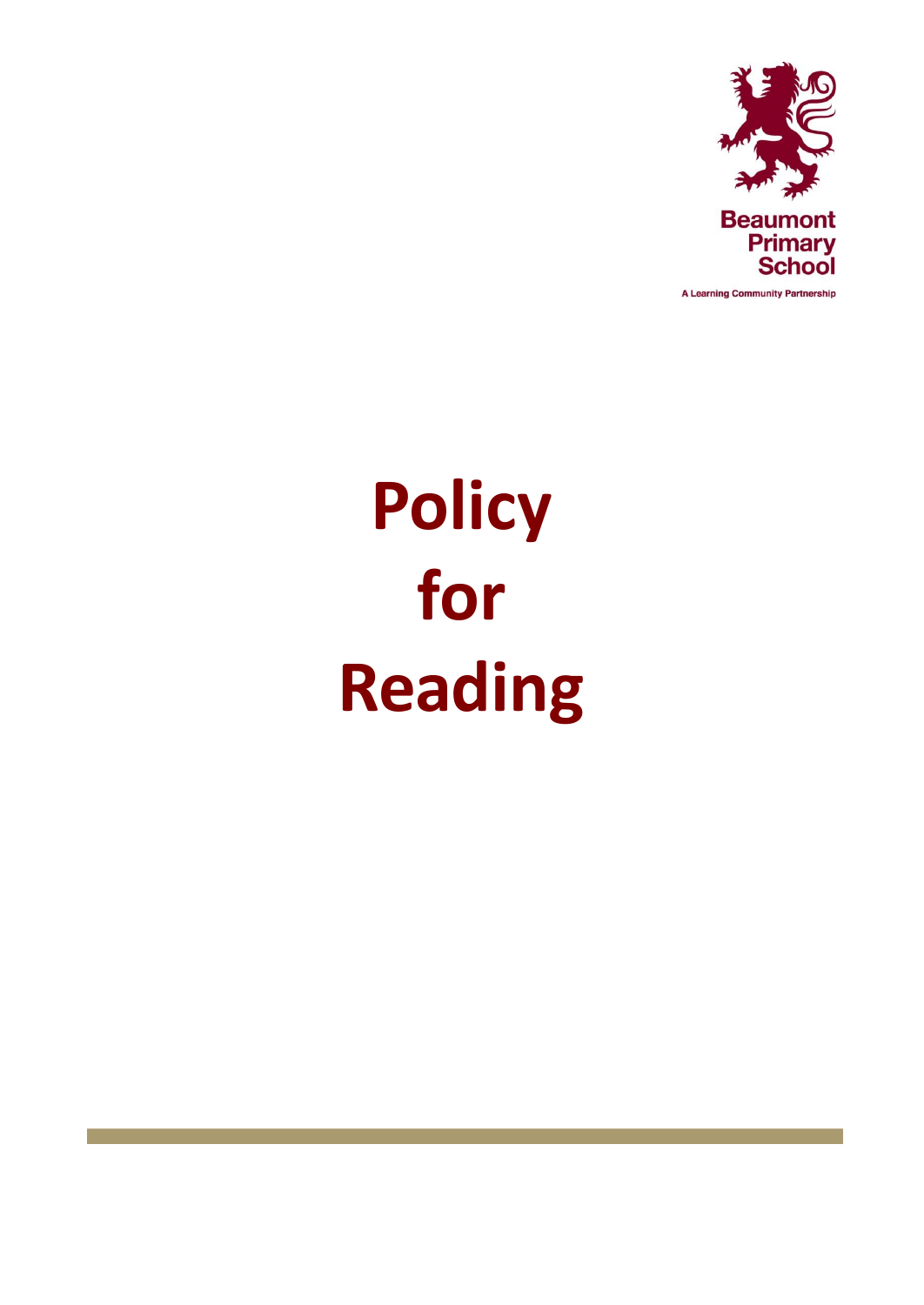# **Reading Policy**

### **1 Rationale**

Following Sir Jim Rose completing his independent review of the teaching of early reading, the report makes it clear that 'high-quality phonic work' should be taught systematically and discretely as the prime approach used in the teaching of early reading. The review report provided clear recommendations on what constitutes 'high-quality phonics work'.

#### **2 The 'simple view of reading'**

The Rose Report makes a number of recommendations for the teaching of early reading. It makes clear that there are two dimensions to reading – 'word recognition' and 'language comprehension'.

High-quality phonic teaching secures the crucial skills of word recognition that, once mastered, enable children to read fluently and automatically. Once children are fluent readers, they are able to concentrate on the meaning of the text.

The 'simple view of reading' shows that both dimensions are necessary to achieve fluent reading. However, the balance between word recognition and language comprehension shifts as children acquire secure and automatic decoding skills and progress from 'learning to read' to 'reading to learn' for purpose and pleasure. The ultimate goal of learning to read is comprehension.

#### **3 Aims at Beaumont Primary School**

- To establish consistent practice, progressions and continuity in the teaching and learning of phonics and spelling throughout the school
- To differentiate phonics and spelling work according to the needs of pupils, so that all pupils are given sufficient challenge at a level at which they can experience success
- To give children word work strategies that will enable them to become fluent readers and confident writers
- For all children to read confidently, fluently and with understanding
- For all children to enjoy reading and have an opportunity to read a wide variety of fiction and non-fiction texts
- For all children to have a range of strategies to decode unknown text
- For all classes to provide a print rich environment to stimulate children's interests in reading

#### **4 Guidelines**

Beginner readers are taught:

- Grapheme-phoneme correspondences in a clearly defined, incremental sequence
- To apply the highly important skill of blending (synthesising) phonemes in the order in which they occur all through a word to read it
- To apply the skills of segmenting words into their constituent phonemes to spell
- That blending and segmenting are reversible processes

High-quality phonic work is most effective when:

- It is part of a broad and rich curriculum that engages children in a range of activities and experiences to develop their speaking and listening skill and phonological awareness
- It is multi-sensory, encompassing simultaneous visual, auditory and kinaesthetic activities to enliven core learning
- It is time-limited, such that the great majority of children should be confident readers by the end of Key Stage 1
- It is systematic, that is to say, it follows a carefully planned programme with fidelity, reinforcing and building on previous learning to secure children's progress